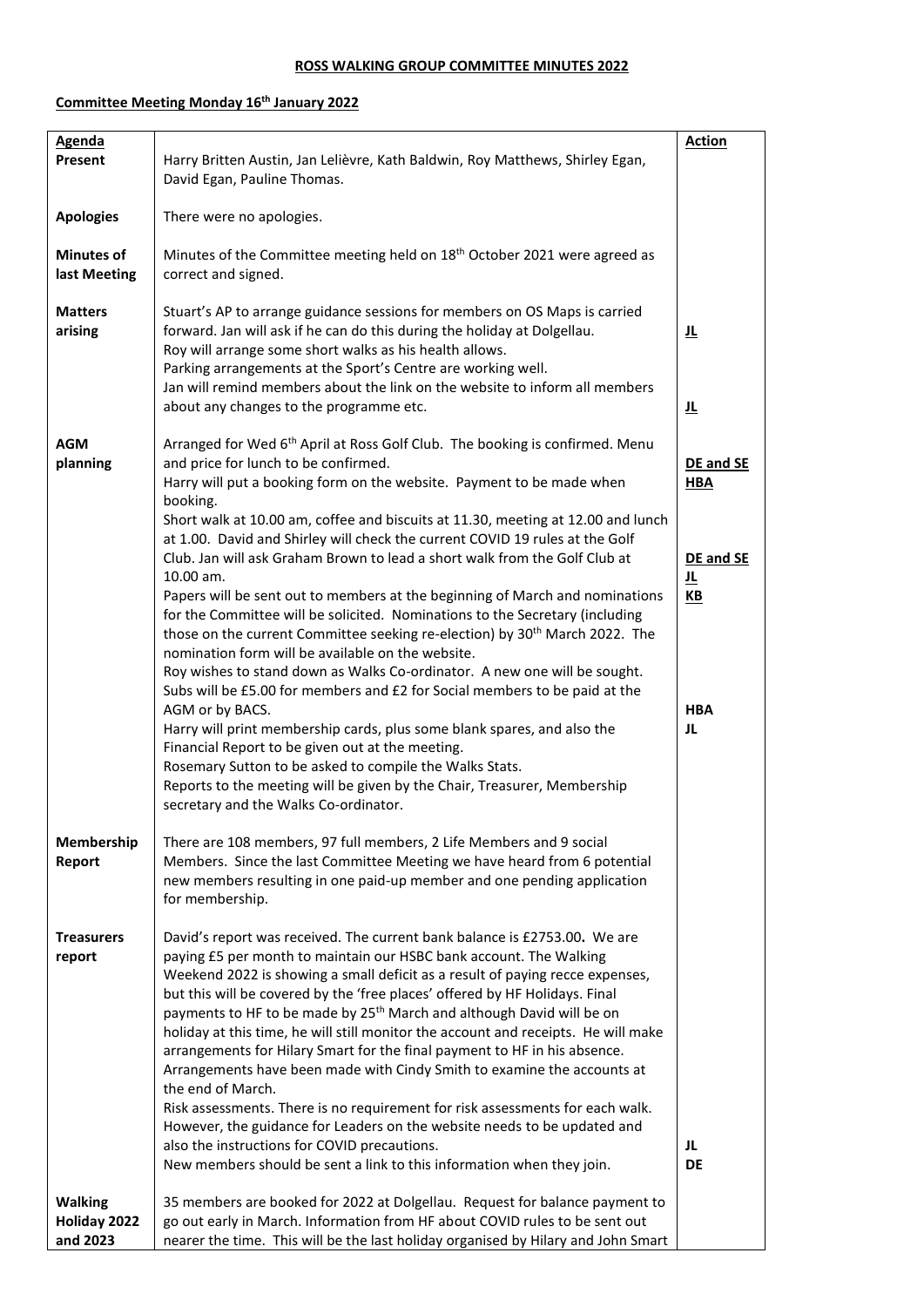|                                 | and the Committee wishes to express the gratitude of the Walking Group for all<br>their hard work.<br>If there is to be a holiday on 2023 new organisers will be needed. Jan will<br>mention this in chairman's chat. It was decided to ask Hilary Smart to express<br>our interest in a booking for 2023 with HF at either Lulworth or Selworthy and<br>also to investigate further the Elan Valley Lodge. | JL                            |
|---------------------------------|-------------------------------------------------------------------------------------------------------------------------------------------------------------------------------------------------------------------------------------------------------------------------------------------------------------------------------------------------------------------------------------------------------------|-------------------------------|
| <b>Social</b><br><b>Matters</b> | Thanks to Pauline, Roy and Graham for the quiz and supper in October 2021. A<br>great evening was had by all.<br>Thanks to Diane for the Skittles evening at the Royal Oak in November. Another<br>good evening.                                                                                                                                                                                            |                               |
|                                 | A Social Walk round Ross to be organised in July/August.<br>BBQ to be organised in July at the Yew Tree                                                                                                                                                                                                                                                                                                     | KB, PT<br>plus?<br><b>HBA</b> |
| <b>AOB</b>                      | A COVID policy will be developed for the website.                                                                                                                                                                                                                                                                                                                                                           | JL, HBA                       |
|                                 | KB (16 <sup>th</sup> January 2022)                                                                                                                                                                                                                                                                                                                                                                          |                               |

## **Committee Meeting Monday 16 th May 2022**

| <b>Agenda</b>                         |                                                                                                                                                                                                                                                                                                                                                                                                                                                                                                                                                                                                                                                                                                                                                                                                                                                                                                                                                                                                                                                       | <b>Action</b>  |
|---------------------------------------|-------------------------------------------------------------------------------------------------------------------------------------------------------------------------------------------------------------------------------------------------------------------------------------------------------------------------------------------------------------------------------------------------------------------------------------------------------------------------------------------------------------------------------------------------------------------------------------------------------------------------------------------------------------------------------------------------------------------------------------------------------------------------------------------------------------------------------------------------------------------------------------------------------------------------------------------------------------------------------------------------------------------------------------------------------|----------------|
| Present                               | Gill James, Jan Lelièvre, Kath Baldwin, Pauline Thomas, Diane Hudson, Don<br>Wood, Glyn Edmunds                                                                                                                                                                                                                                                                                                                                                                                                                                                                                                                                                                                                                                                                                                                                                                                                                                                                                                                                                       |                |
| <b>Apologies</b>                      | <b>Bob Carter</b>                                                                                                                                                                                                                                                                                                                                                                                                                                                                                                                                                                                                                                                                                                                                                                                                                                                                                                                                                                                                                                     |                |
| <b>Minutes of</b><br>last Meeting     | Minutes of the Committee meeting held on 16 <sup>th</sup> January 2022 were agreed as<br>correct and signed.                                                                                                                                                                                                                                                                                                                                                                                                                                                                                                                                                                                                                                                                                                                                                                                                                                                                                                                                          |                |
| <b>Matters</b><br>arising             | Stuart's AP to arrange guidance sessions for members on OS Maps is carried<br>forward.                                                                                                                                                                                                                                                                                                                                                                                                                                                                                                                                                                                                                                                                                                                                                                                                                                                                                                                                                                |                |
| Membership<br>report                  | There are currently 107 members including 9 Social and 2 Life Members. There<br>are 4 new members and 6 are not renewing.<br>New members to be sent links to information for New Members on the RWG<br>website.                                                                                                                                                                                                                                                                                                                                                                                                                                                                                                                                                                                                                                                                                                                                                                                                                                       | <b>DW</b>      |
| Treasurer's<br>Report                 | There is £3277.15 in the bank account.<br>There was a surplus from the 2022 holiday of £302.97 and £50 from the 2019<br>holiday. It had been decided to leave the £50 in funds as it was so little. It was<br>proposed and Agreed to refund the 2022 walkers with £10 each at a total cost<br>of £330.00.                                                                                                                                                                                                                                                                                                                                                                                                                                                                                                                                                                                                                                                                                                                                             |                |
| <b>Role of Walks</b><br>Co-ordinator  | This role has changed due to the programme now being made available online.<br>It was proposed and Agreed that there will be 6 months available on the<br>forward Planner (including 2 months of the full programme).<br>Members are to be reminded to consult the Forward Plan before submitting a<br>walk. Members will be asked to submit full details of walks with a date<br>reserved, via the Forward Plan, 1 month in advance. Jan will inform members<br>via Chairman's Chat.<br>The Walks Co-ordinator will a) send a request to members, as necessary, to<br>submit walks in order to keep the programme full. b) She will also remind<br>members that there can be more the one walk per day of differing lengths<br>and/or difficulty and c) will ask members to support new members to help them<br>to lead walks and will offer to do recces with them.<br>Pauline will check guidance on our website every few months to see if it needs<br>updating.<br>This role will be placed on the Agenda to be reviewed in July and October and | JL<br>PT<br>КB |
| <b>Review of</b><br><b>RTVD rates</b> | January next Year.                                                                                                                                                                                                                                                                                                                                                                                                                                                                                                                                                                                                                                                                                                                                                                                                                                                                                                                                                                                                                                    |                |